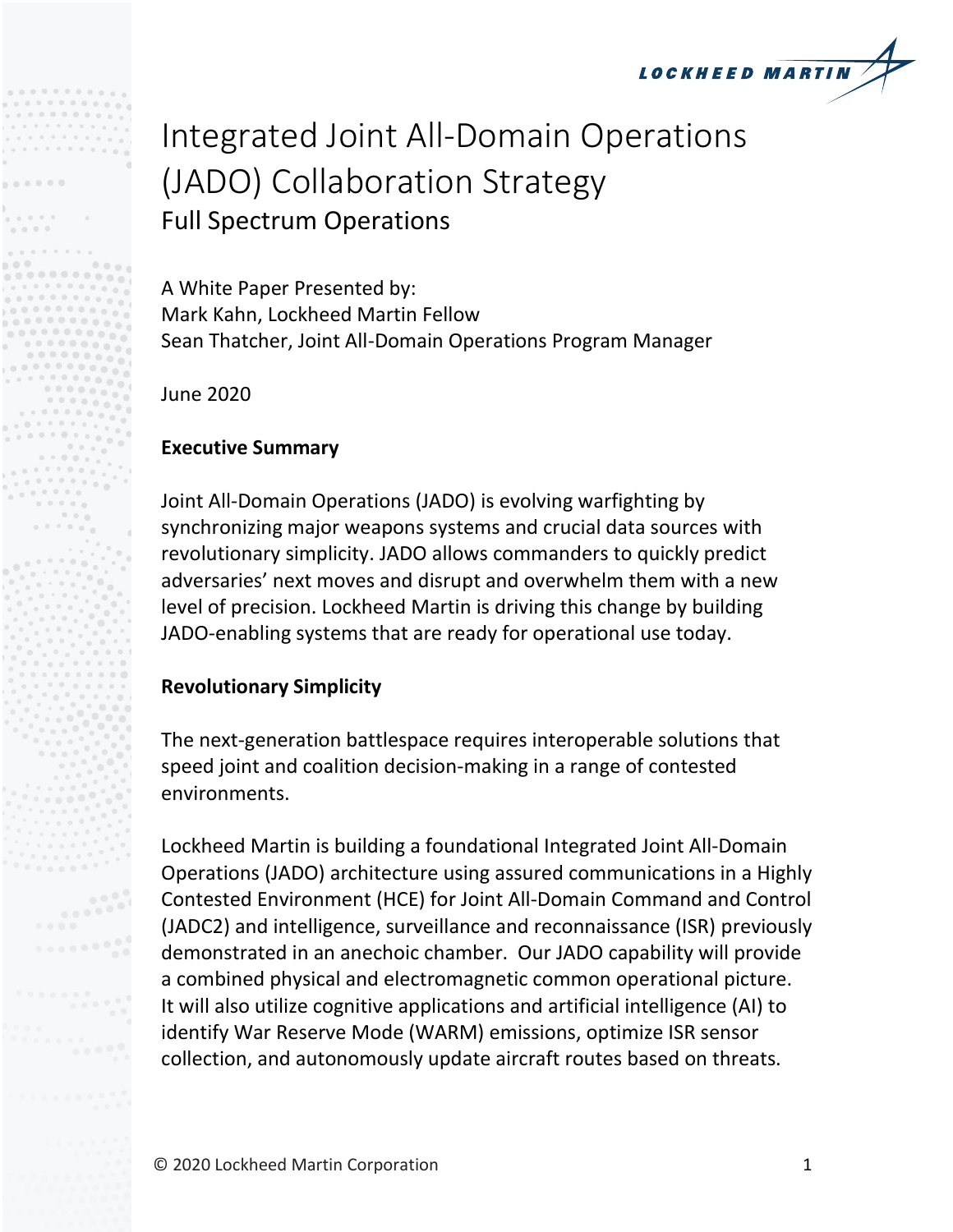Lockheed Martin's Integrated JADO Collaboration Strategy provides a JADO architectural framework for future combat operations in a joint and coalition environment. Our approach is an open architecture solution designed to incorporate existing systems and new technologies. Spectrum dominance capabilities provide undetectable communications in the HCE as well as a fused common operating picture.

The sum of these capabilities can provide the foundation for the United States Air Force (USAF) Advanced Battle Management System (ABMS) by connecting sensors, battle management and effectors in a survivable, distributed system of systems. Lockheed Martin's JADO Full Spectrum Operations is key to operating and defeating an adversary in the HCE and we are ready to proto-flight this capability in collaboration with the USAF.

# **Behind our JADO Collaboration Strategy**

The JADO Collaboration Strategy is underpinned by a DevSecOps testbed. This environment is a distributed simulation/software-in-the-loop framework enabling interoperability of digital simulations, advanced algorithms, planning tools and software with gateways to enable data exchange between dissimilar systems operating on unique standards.

To share these capabilities and gain valuable feedback from government, industry and academia, Lockheed Martin has conducted a series of tabletop exercises and flight tests to prove and mature JADO concepts and enabling technologies. A DevSecOps environment and supporting agile development and integration process provides management framework for technical delivery of JADO solutions, with reduced schedule and cost.

## **Right Decisions, Faster**

Lockheed Martin is developing fully distributed Situational Awareness (SA) of all emitters in the battlespace passively targeting signals above and below the noise floor including their key characteristics: location, identification, and measurement parameters.